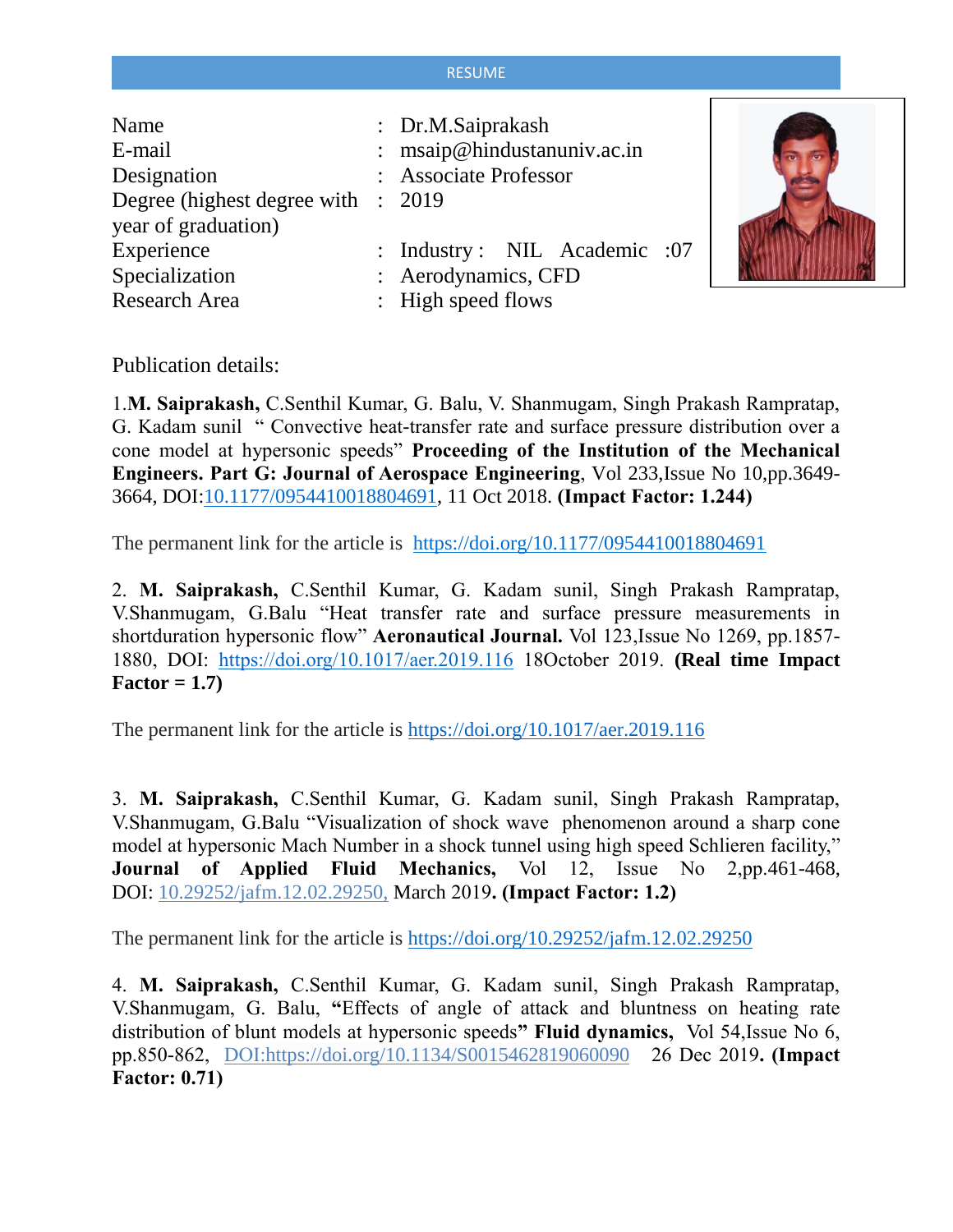## **RESUME**

The permanent link for the article is <https://doi.org/10.1134/S0015462819060090>

5. **M. Saiprakash,** C.Senthil Kumar, G. Kadam sunil, Singh Prakash Rampratap, V.Shanmugam, G.Balu Investigations of Slender Bodies At Hypersonic Mach Number , **Fluid dynamics,** No.2, pp. 110-116, DOI: 10.31857/S0568528121020080, 2020. **(Impact Factor: 0.71)** 

The permanent link for the article is https://link.springer.com/article/10.1134/S0015462821020087

6. **M. Saiprakash,** C.Senthil Kumar, G. Kadam sunil, Singh Prakash Rampratap, V.Shanmugam, G.Balu "Experimental investigation of blunt cone model at Hypersonic Mach number 7.25" **Journal of the Brazilian Society of Mechanical Sciences and Engineering, 43, Article number: 216,2021 (Impact Factor: 1.98)**

The permanent link for the article is https://link.springer.com/article/10.1007/s40430- 021-02934-5

7. **M. Saiprakash**, C.Senthil Kumar, G. Kadam sunil, Singh Prakash Rampratap, V.Shanmugam, G.Balu, "Investigation of Heat Flux On Re-Entry Vehicle At Hypersonic Mach Number, **Proceeding of the Institution of the Mechanical Engineers. Part G: Journal of Aerospace Engineering, 2020 (UNDER REVIEW) (Impact Factor: 1.244)**

Funded project details: Nil

Consultancy project details: Nil

Conference attended/organized

1. **M. Saiprakash,** C.Senthilkumar, G.Balu, V.Shanmugam,Singh Prakash Rampratap, G. Kadam sunil "Experimental and numerical investigation of flow field around blunt and sharp cone model in hypersonic freestream, **Proceedings of the 7th International and 45th National Conference on Fluid Mechanics and Fluid Power (FMFP)2018**, **IIT Bombay.**

2. **M. Saiprakash,** C.Senthilkumar, G.Balu, V.Shanmugam,Singh Prakash Rampratap, G. Kadam sunil Investigations of heat-transfer rate and surface pressure distribution over a sharp cone model at hypersonic Mach number, **Proceedings of the 2nd National Aero Propulsion Conference, Dec 17-19, 2018, IIT Kharagpur, West Bengal.**

Workshop attended/ organized: None so far